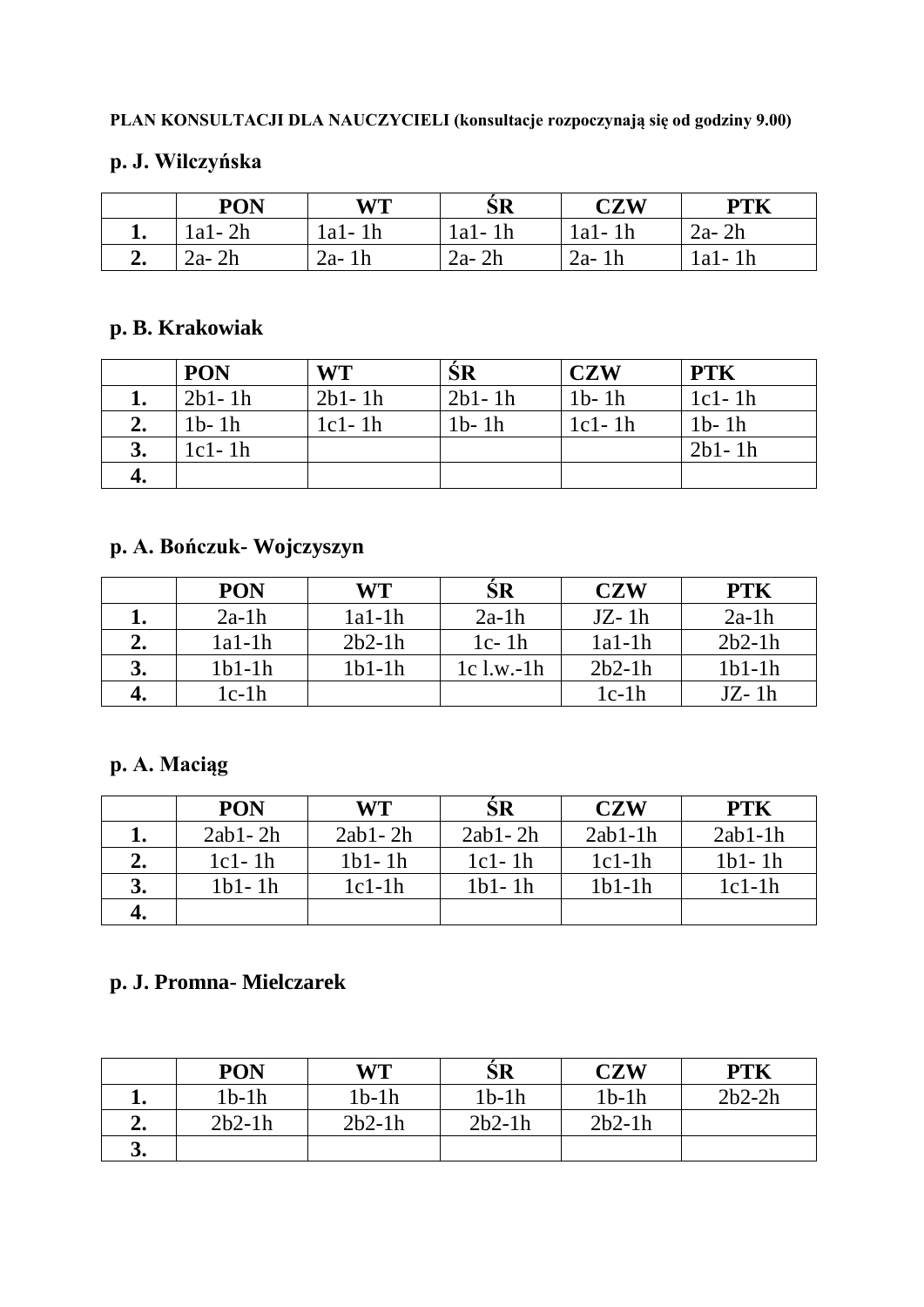### **p. E. Półrolniczak**

|    | <b>PON</b> | <b>WT</b> | SR         | <b>CZW</b> | <b>PTK</b> |
|----|------------|-----------|------------|------------|------------|
|    | $2a-1h$    | $2a-1h$   | $1c-1h$    | $2a-1h$    | $1c-1h$    |
| z. | $1a1 - 1h$ | $1c-1h$   | $1a1 - 1h$ | $1c-1h$    | $1a1 - 1h$ |
| 3. |            |           |            |            |            |
| 4. |            |           |            |            |            |

## **p. A. Kubiak- Łopion**

|    | <b>PON</b> | WT               | SR         | <b>CZW</b> | <b>PTK</b> |
|----|------------|------------------|------------|------------|------------|
|    | $1c1-1h$   | $1c1-1h$         | $1c1-1h$   | $1a1 - 1h$ | $1a1 - 1h$ |
| 2. | $1b1 - 1h$ | $1b1$ l.w.- $1h$ | $1b1-1h$   | $1b1 - 1b$ | $1c1-1h$   |
| 3. | $1c-1h$    | $1c-1h$          | $2b1 - 1h$ | $2b1 - 2h$ | $1c-1h$    |
|    |            | $2b1 - 1h$       |            |            | $2b1 - 1h$ |

### **p. J. Jóźwiakowska- Dziergwa**

| <b>PON</b>       | WT           | SR         | <b>CZW</b>    | <b>PTK</b> |
|------------------|--------------|------------|---------------|------------|
| $1a1$ l.w.- $1h$ | $1a1 - 1h$   | $1c1-1h$   | $1a1 - 1h$    | $1a1 - 1h$ |
| $1c1-1h$         | $1b - 1h$    | $1b - 1h$  | $2a$ PR- $2h$ | $1c1-1h$   |
| $JZ-1h$          | $2a PR - 2h$ | $2a PR-1h$ | $JZ-1h$       | $1b-1h$    |
|                  |              |            |               | $2aPR-1h$  |

#### **p. M. Niedziałka**

| <b>PON</b> | WT             | SR          | <b>CZW</b>  | <b>PTK</b>  |
|------------|----------------|-------------|-------------|-------------|
| $1b1 - 1h$ | $2b2$ l.w.- 1h | $1b1 - 1b$  | $1b1-1h$    | $1b-1h$     |
| $1c-1h$    | $1b-1h$        | $1b - 1h$   | $2ab1b2-1h$ | $1c-1h$     |
| $2b2PR-1h$ | $1c-1h$        | $2ab1b2-1h$ | $2b2-2h$    | $2ab1b2-1h$ |
|            |                | $2b2$ PR-1h |             | $2b2-1h$    |

### **p. A. Zienkiewicz**

|    | <b>PON</b> | <b>WT</b> | $\rm SR$ | <b>CZW</b> | <b>PTK</b> |
|----|------------|-----------|----------|------------|------------|
|    | $1a1-1h$   | $1c1-1h$  | $1b1-1h$ | $1b-1h$    | $1c-1h$    |
| ۷. | $1b-1h$    | JZ-1h     | $1c-1h$  | $1c1-1h$   | $1b1-1h$   |
| J. | $2aPR-1h$  | $2b2R-1h$ | $2aR-1h$ | $2b2R-1h$  | $2aP-1h$   |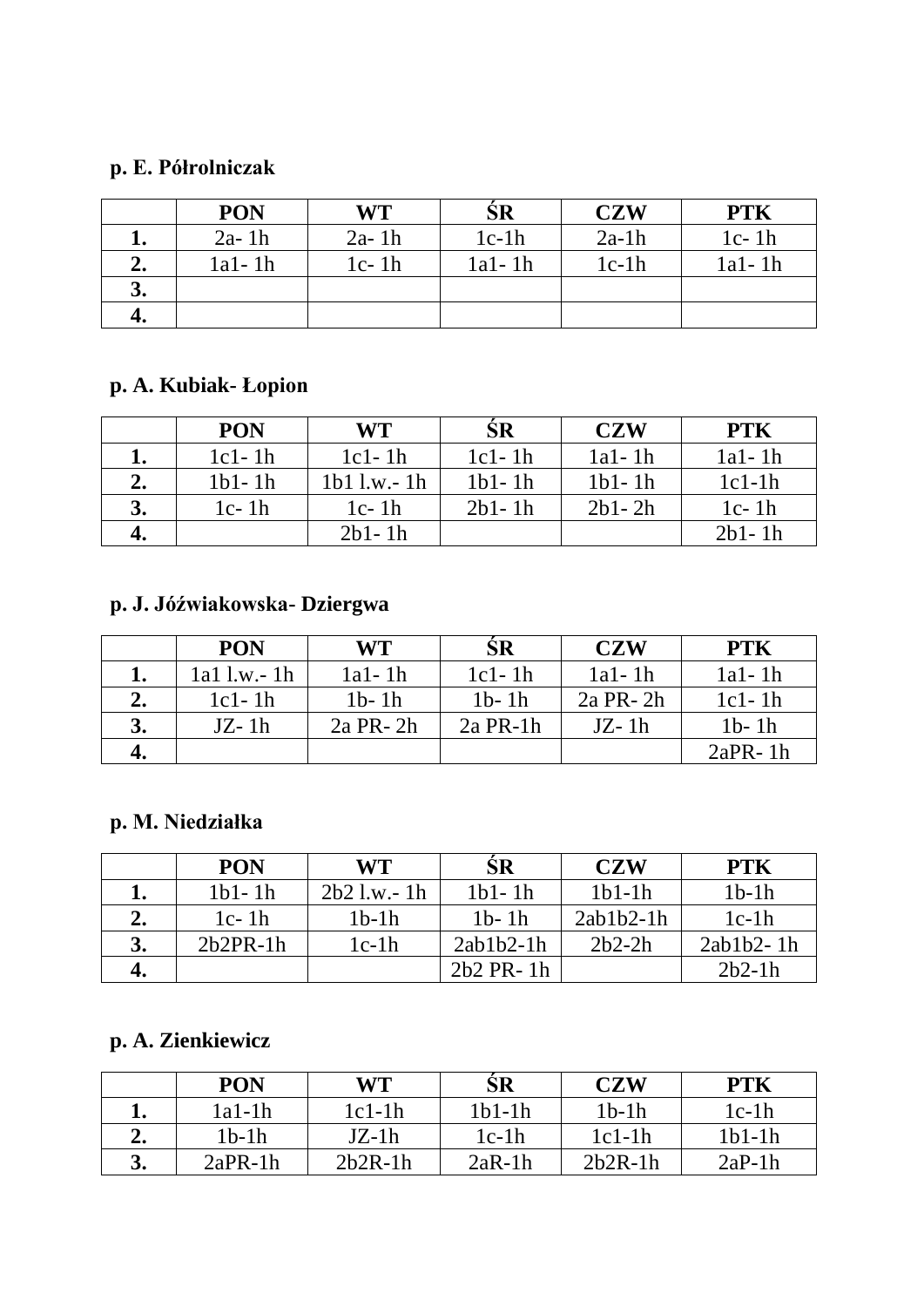| --<br>≖. |  | <br>$-1$ | - |
|----------|--|----------|---|

# **p. A. Oleksak**

|    | <b>PON</b> | WT        | SR       | <b>CZW</b>            | <b>PTK</b>   |
|----|------------|-----------|----------|-----------------------|--------------|
|    | $1a1-1h$   | $1b-1h$   | $1b1-1h$ | $1b-1h$               | $1c-1h$      |
|    | $1b-1h$    | $1c-1h$   | $1c-1h$  | $1c1-1h$              | $1b1$ -1 $h$ |
| 3. | $2b1R-1h$  | $1c1-1h$  | $1a1-1h$ | $2a$ gr. 1 $l$ -1 $h$ | $2b1R-1h$    |
|    |            | $2b1R-1h$ |          | $2a$ gr. $2l$ -1h     |              |

## **p. K. Jaruga**

|     | <b>PON</b> | <b>WT</b> | ŜR       | <b>CZW</b> | <b>PTK</b> |
|-----|------------|-----------|----------|------------|------------|
|     |            | 1a1-1h    | $1a1-1h$ | $1a1 - 1h$ |            |
| - - |            |           |          |            |            |
| J.  |            |           |          |            |            |

## **p. P. Paradowski**

|                         | <b>PON</b>   | WT              | SR              | <b>CZW</b>      | <b>PTK</b>      |
|-------------------------|--------------|-----------------|-----------------|-----------------|-----------------|
|                         | 1bwos-1h     | $1a1$ wos- $1h$ | 1bhist-1h       | $1a1w$ os- $1h$ | 1bhist-1h       |
| $\mathcal{L}_{\bullet}$ | 2ahist-2h    | 2ahist-1h       | $1b$ l.w.- $1h$ | 2ahist-1h       | 2ahist-1h       |
|                         | $1c1hist-1h$ | $1c1$ wos- $1h$ | $1c1hist-1h$    |                 | $1a1$ wos- $1h$ |
|                         |              |                 |                 |                 |                 |

## **p. I. Lechowicz**

|    | <b>PON</b>  | WT              | SR              | <b>CZW</b> | <b>PTK</b>    |
|----|-------------|-----------------|-----------------|------------|---------------|
|    | 1chist-1h   | $1a1$ wos- $1h$ | $2ahis-1h$      | 1b1hist-1h | $2b1$ l.w- 1h |
|    | $2b1his-1h$ | 1b1hist-1h      | $2b1his-1h$     | 1cwos-1h   | 1cwok-1h      |
| 3. | $2b2his-1h$ | JZhis-1h        | $1b1$ wos- $1h$ | 1c hist-1h | $2ahis-1h$    |
| 4. |             |                 | $2b2his-1h$     |            |               |

## **p. B. Szymoniak**

|     | <b>PON</b>  | WT    | SR          | <b>CZW</b>  | PTK         |
|-----|-------------|-------|-------------|-------------|-------------|
|     | $2ab1b2-1h$ | 1b-1h | 1a1-1h      | $2ab1b2-1h$ | JZ-1h       |
| ، ، | lc-1h       | JZ-1h | $2ab1b2-1h$ | $1c1PP-1h$  | $2ab1b2-1h$ |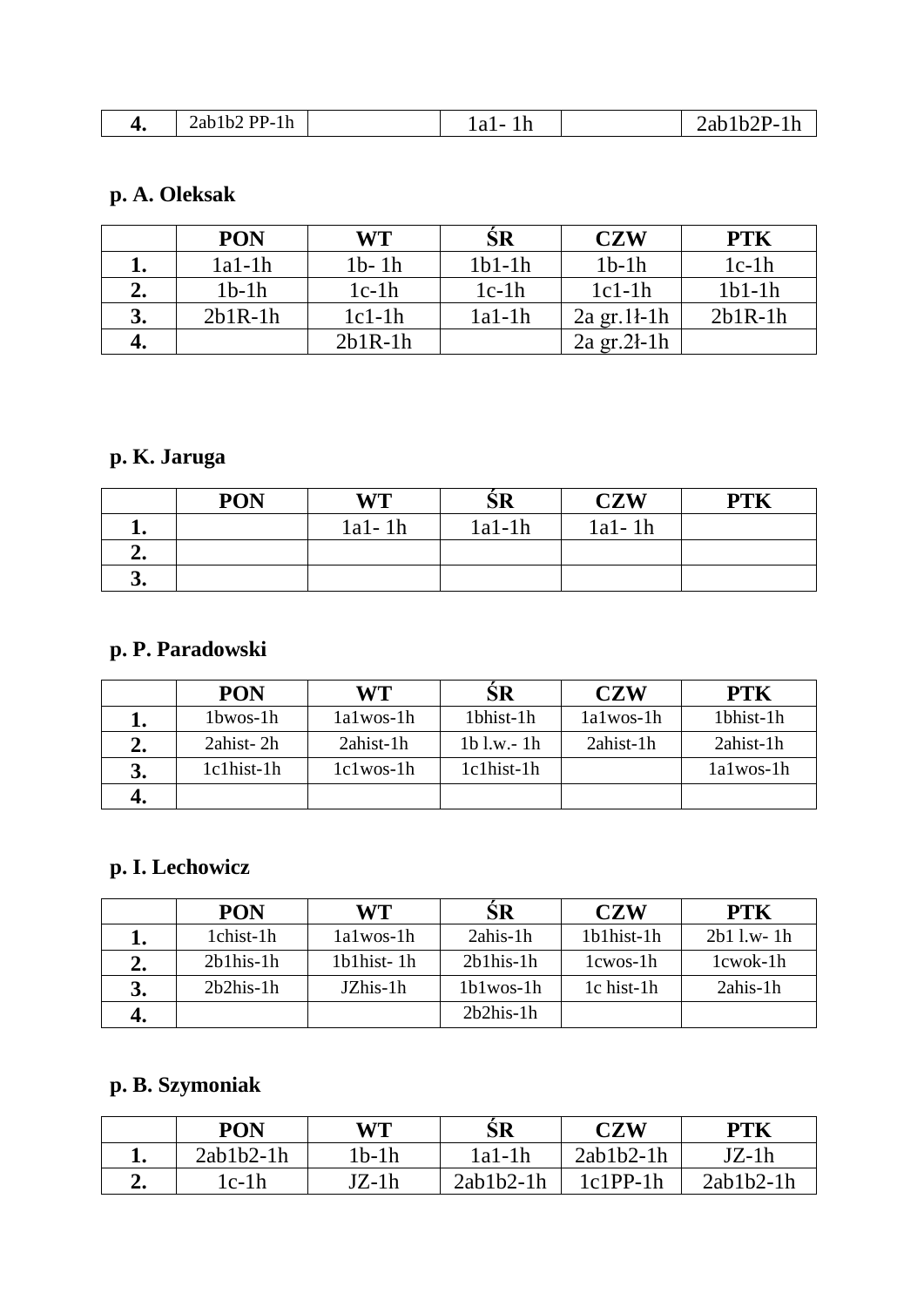| laledb-lh       | 1c1edb-1h | $1b1-1h$   | $1c1PR-1h$ | 1c edb-1h      |
|-----------------|-----------|------------|------------|----------------|
| $1b1$ edb- $1h$ |           | $1c1PR-1h$ |            | $1b$ edb- $1h$ |

## **p. B. Nytko- Wołoszczuk**

| <b>PON</b> | WT.          | SR          | <b>CZW</b> | <b>PTK</b>   |
|------------|--------------|-------------|------------|--------------|
| 2etyka-2h  | $1a1PP-1h$   | 2a przyr-1h | $2h1h2-1h$ | $1a1c1PR-1h$ |
| $2b1b2-1h$ | $1c1PP-1h$   | $2b1b2-1h$  | $1b1-1h$   | $2b1b2-1h$   |
|            | $1c-1h$      |             | $1b-1h$    |              |
|            | $1a1c1PR-1h$ |             |            |              |

## **p. W. Nowak**

| <b>PON</b>          | <b>WT</b>       | <b>SR</b>      | <b>CZW</b>      | <b>PTK</b>      |
|---------------------|-----------------|----------------|-----------------|-----------------|
| $1c1iP-1h$          | $1c1$ l.w.-1h   | $1c$ fiz- $1h$ | $1b$ fiz- $1h$  | $1c1$ iR-1h     |
| $2b1b2-1h$          | $1b1$ fiz- $1h$ | $2b1b2-1h$     | $2b1b2-1h$      | $1c1$ fiz- $1h$ |
| $1c$ gr $1$ i- $1h$ |                 | $1a1$ i-1h     | $1a1$ fiz- $1h$ | $1b1$ fiz- $1h$ |
| $1c$ gr2 i-1h       |                 | $1c1$ iR-1h    |                 | $2b1b2 - 1h$    |

#### **p. J. Tuła**

|               | <b>PON</b>          | WT           | <b>SR</b>     | <b>CZW</b> | <b>PTK</b>        |
|---------------|---------------------|--------------|---------------|------------|-------------------|
|               | $1b$ gr $1$ i- $1h$ | $2b1ek-1h$   | $1b1gr1$ i-1h | $2b1b2-2h$ | $1c$ pp- $1h$     |
| $2_{\bullet}$ | $1b$ gr $2i$ -1h    | $2b1b2$ i-2h | $1b1gr2$ i-1h |            | $1b$ pp- $1h$     |
| 3.            |                     | $2b2ek-1h$   | $1a1$ i-1h    |            | $1b1$ gr $1$ i-1h |
|               |                     |              |               |            | $1b1gr2$ i-1h     |

#### **p. J. Biedka**

|    | <b>PON</b> | WT      | SR        | <b>CZW</b> | <b>PTK</b>   |
|----|------------|---------|-----------|------------|--------------|
|    | JZchem-1h  | $1b-1h$ | $2a-2h$   | $1c-1h$    | $1a1-1h$     |
|    | JZmat-1h   | $2a-1h$ | JZchem-1h | $2a-1h$    | $2aprzvr-1h$ |
| 3. |            |         | JZmat-1h  | $1b1-1h$   |              |
|    |            |         |           | $1c1PP-1h$ |              |

### **p. D. Lis**

|    | <b>DON</b> | T<br>M | <b>SR</b> | CZW                            | $\mathbf{D}\mathbf{T}\mathbf{I}$<br>1 I. |
|----|------------|--------|-----------|--------------------------------|------------------------------------------|
| ≖∙ |            |        |           | $\mathcal{D}$<br>$\sim$<br>-11 |                                          |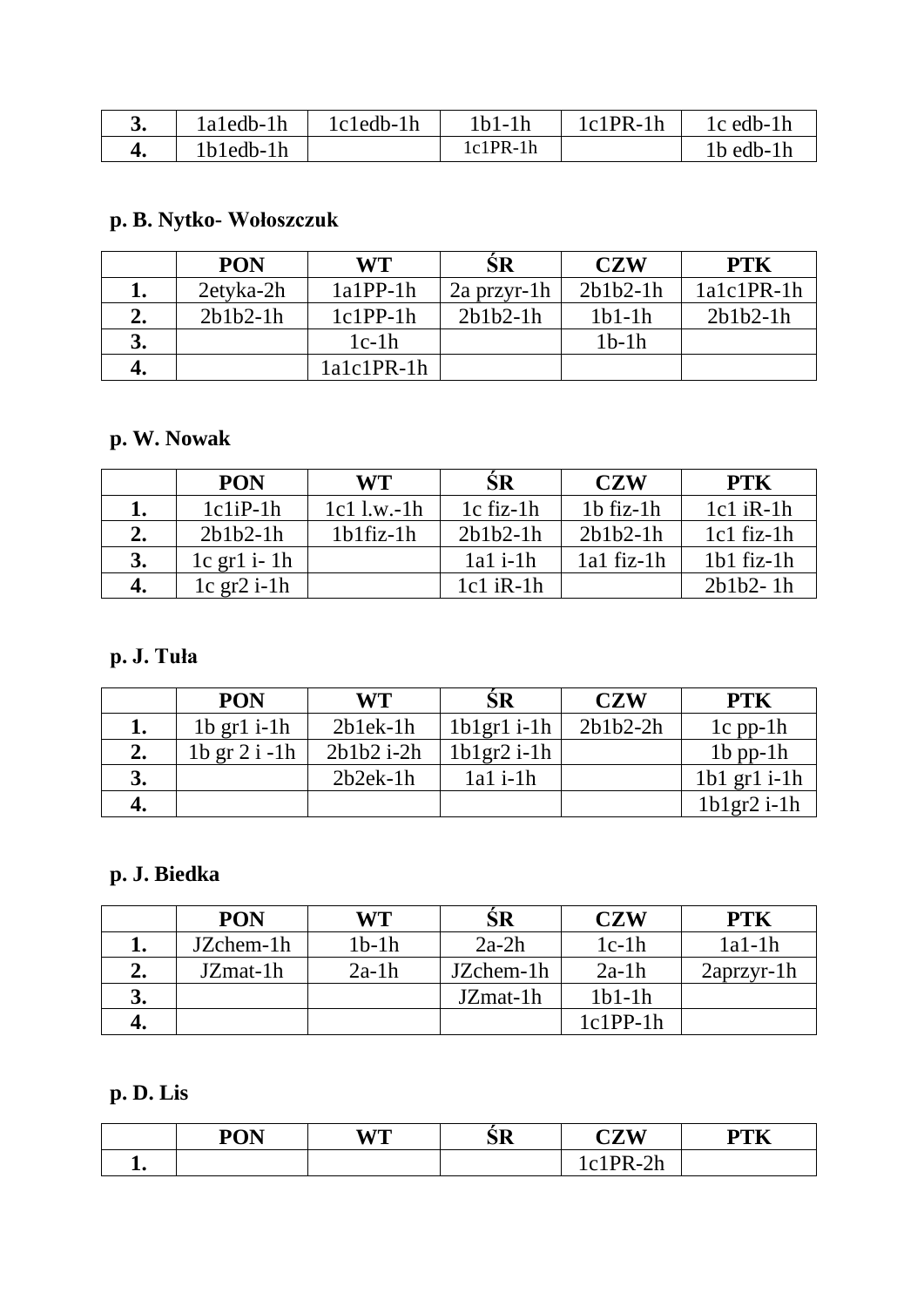### **p. K. Odoj**

|    | <b>PON</b> | WT | SR       | <b>CZW</b> | <b>PTK</b> |
|----|------------|----|----------|------------|------------|
|    |            |    | $1c1-1h$ | $1b1-1h$   |            |
| "∙ |            |    | $1a1-1h$ |            |            |
| J. |            |    |          |            |            |

### **p. D. Materniak**

|     | <b>PON</b> | <b>WT</b> | SR | <b>CZW</b> | <b>PTK</b> |
|-----|------------|-----------|----|------------|------------|
|     | $1b-1h$    |           |    | $1b-2h$    | $1c1-1h$   |
| ہ ت | $1c1-2h$   |           |    |            |            |
| J.  |            |           |    |            |            |
| т.  |            |           |    |            |            |

#### **Ks. M. Olszański**

|   | <b>PON</b> | WT       | SR       | <b>CZW</b> | PTK |
|---|------------|----------|----------|------------|-----|
|   | $1b1-1h$   | $1b1-1h$ | $2b2-2h$ |            |     |
| " | $2b1-2h$   | $c-1h$   | 1c-1h    |            |     |

# **p. A. Skiba**

|                          | <b>PON</b> | WT     | SR       | <b>CZW</b> | PTK          |
|--------------------------|------------|--------|----------|------------|--------------|
|                          | 2a-2h      | 1a1-1h | 1c1-1h   | $1c1-1h$   | $2a$ l.w.-1h |
| $\overline{\phantom{a}}$ | $1b-2h$    |        | 1bwok-1h | 1a1-1h     |              |

## **p. A. Mętel**

|    | <b>PON</b> | WT       | ŚR       | <b>CZW</b> | <b>PTK</b> |
|----|------------|----------|----------|------------|------------|
|    | $1a1-2h$   | $2a-2h$  | $2b1-1h$ | $2a-1h$    | $1c1-1h$   |
| z. | $1c1-2h$   | $1b1-2h$ | 1a1-1h   | 1c-1h      | $1c-2h$    |
| J. |            |          | 1b1-1h   | $2b1-2h$   |            |

## **p. A. Gala**